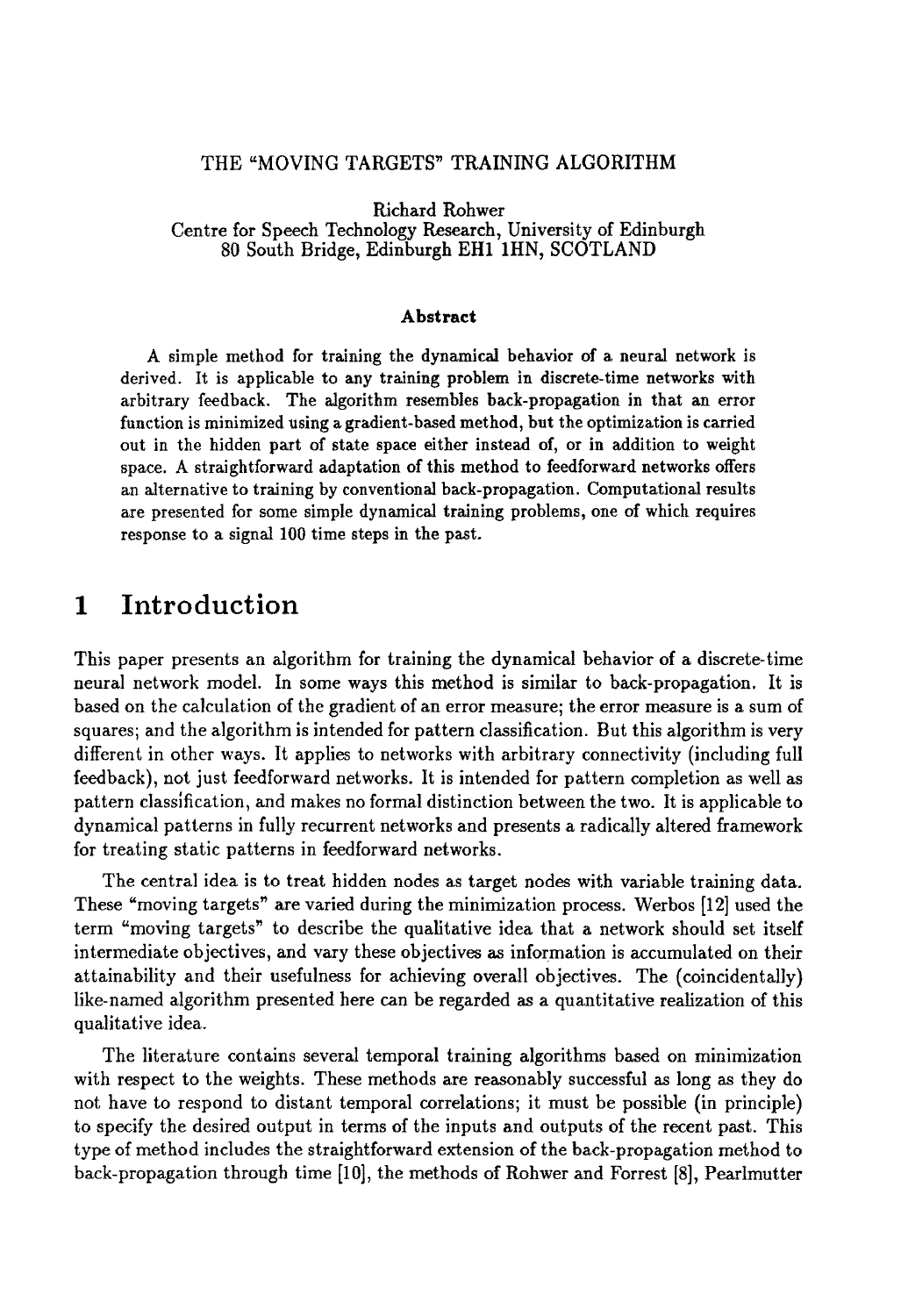[5], and the forward propagation of derivatives [13, 4]. A careful comparison of moving targets with back-propagation in time and teacher forcing appears in [14].

The training problem is formalized in section 2, and the general scope of the formalism is noted. The algorithm is presented in section 3, and an analogous algorithm for feedforward algorithms is indicated. Computational results are given in 4. The precise form of the algorithm used for these calculations is stated, including the details of the minimization algorithm, which is loosely based on conjugate gradient concepts.

# **2 Notation and statement of the training problem**

Consider a neural network model with feedback as a dynamical system in which the dynamical variables  $x_{it}$  change with time according to a dynamical law given by the mapping

$$
x_{it} = \sum_{j} w_{ij} f(x_{j,t-1}) \quad i > 0
$$
  
\n
$$
x_{0t} = \text{bias constant}
$$
 (1)

unless specified otherwise. The *weights*  $w_{ij}$  are arbitrary parameters representing the connection strength from node j to node i.  $f$  is an arbitrary differentiable function, usually taken to be the logistic:

$$
f(x) = 1/(1 + e^{-x}).
$$
 (2)

Let us call any given variable  $x_{it}$  the *"activation"* on node i at time t. It represents the total input into node *i* at time *t*. Let the "output" of each node be denoted by  $y_{it} = f(x_{it})$ . Let node 0 be a *"bias node",* assigned a positive constant activation so that the weights *Wio* can be interpreted as activation thresholds.

In normal back-propagation, a network architecture is defined which divides the network into input, hidden, and target nodes. The moving targets algorithm makes itself applicable to arbitrary training problems by defining analogous concepts in a manner dependent upon the training data, but independent of the network architecture. Let us call a node-time pair an *"event".* To define a training problem, the set of all events must be divided into three disjoint sets, the *input* events I, *target* events T, and *hidden* events H. For every input event  $(it) \in I$ , we require *training data*  $X_{it}$  with which to overrule the dynamical law (1) using

$$
x_{it} = X_{it} \quad (it) \in I. \tag{3}
$$

(The bias events  $(0t)$  can be regarded as a special case of input events.) For each target event  $(it) \in T$ , we require training data  $X_{it}$  to specify a desired activation value for event (0t). No notational ambiguity arises from referring to input and target data with the same symbol  $X$  because  $I$  and  $T$  are required to be disjoint sets. The training data says nothing about the hidden events in H.

Considerable flexibility in the definition of the training problem arises from the fact that the time dimension can be used to separate the three classes of events from each other. Suppose, for example, that a sequence of inputs is to be recognized as a particular phoneme by having a particular node "turn on" whenever the sequence goes by. If it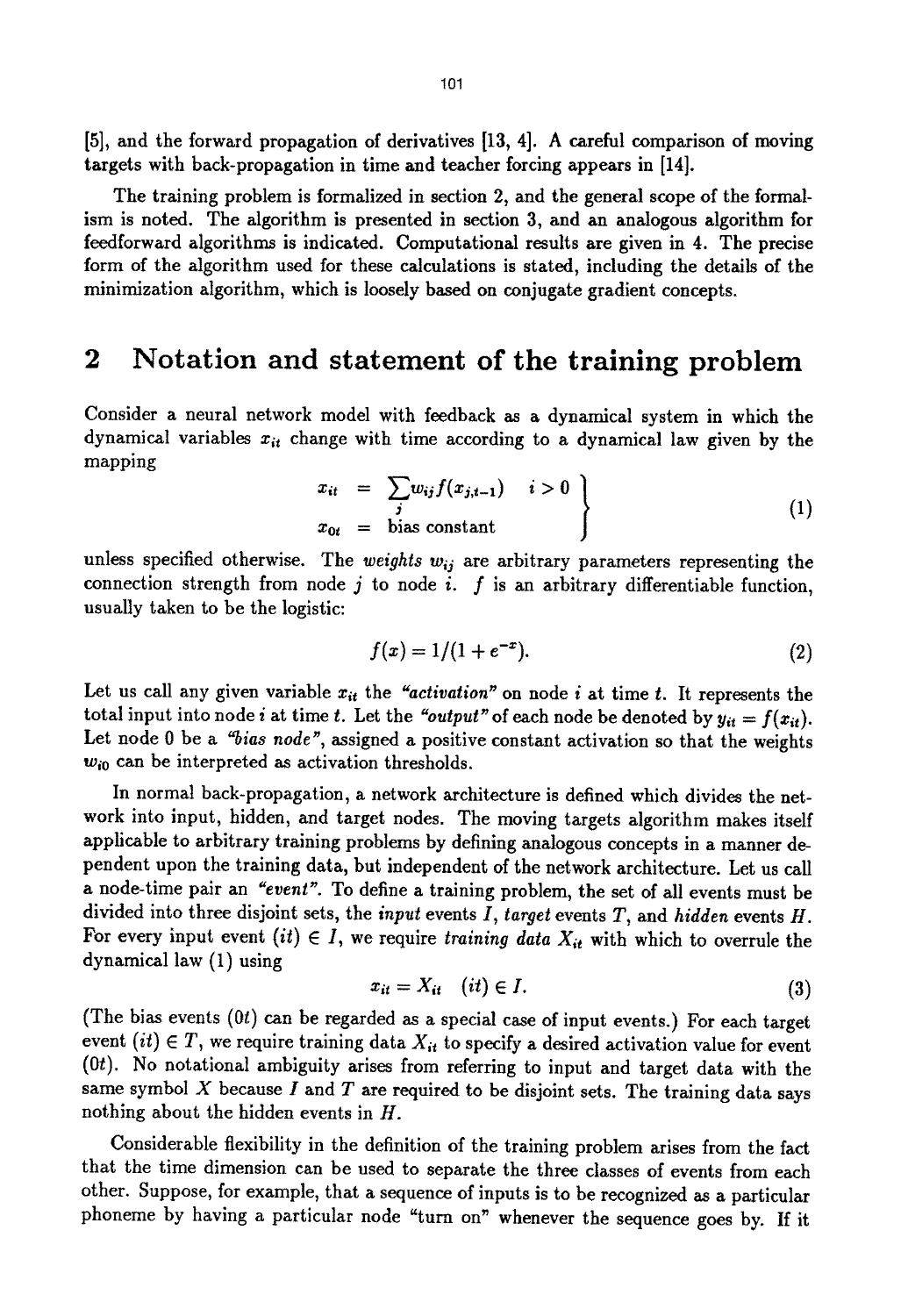were necessary to specify a target value for this node at every time step, then one would have to make some rather arbitrary decisions about what target value to assign when only some of the data needed to recognize the phoneme has been presented. For instance, Watrous [11] uses various functions to interpolate between 0 and 1 during the course of a sequence. The moving targets method allows the node to be classified as hidden during these ambiguous times, and as a target otherwise.

In general, different sequences will result if the dynamical law (1) is applied to different initial conditions  $x_{i0}$ . If the network is always initialized to a particular state, then these initial events are classified as inputs. If no such training data exists, they can be classified as hidden events, in which case the training algorithm will generate values for them which should be used when the network is run. If they are given target values, the network will seek an optimal compromise between the given values and others which might be needed to obtain the desired future behavior.

## **3 The "moving targets" method**

Like back-propagation, the moving targets training method uses (arbitrary) gradientbased minimization techniques to minimize an "error" function such as the "output deficit"

$$
E_{\text{od}} = \frac{1}{2} \sum_{(ii) \in T} \{y_{ii} - Y_{ii}\}^2, \tag{4}
$$

where  $y_{it} = f(x_{it})$  and  $Y_{it} = f(X_{it})$ . A modification of the output deficit error gave the best results in numerical experiments. However, the most elegant formalism follows from an *"activation deficit"* error function:

$$
E_{\text{ad}} = \frac{1}{2} \sum_{(it) \in T} \{x_{it} - X_{it}\}^2,\tag{5}
$$

so this is what we shall use to present the formalism.

The basic idea is to treat the hidden node activations as variable target activations. Therefore let us denote these variables as *Xit,* just as the (fixed) targets and inputs are denoted. Let us write the computed activation values  $x_{it}$  of the hidden and target events in terms of the inputs and (fixed and moving) targets of the previous time step. Then let us extend the sum in (5) to include the hidden events, so the error becomes

$$
E = \frac{1}{2} \sum_{(it) \in T \cup H} \left\{ \sum_{j} w_{ij} f(X_{j,t-1}) - X_{it} \right\}^{2}.
$$
 (6)

This is a function of the weights  $w_{ij}$ , and because there are no x's present, the full dependence on *wij* is explicitly displayed. We do not actually have desired values for the  $X_{it}$  with  $(it) \in H$ . But any values for which weights can be found which make (6) vanish would be suitable, because this would imply not only that the desired targets are attained, but also that the dynamical law is followed on both the hidden and target nodes. Therefore let us regard E as a function of both the weights and the "moving targets"  $X_{it}$ ,  $(it) \in H$ .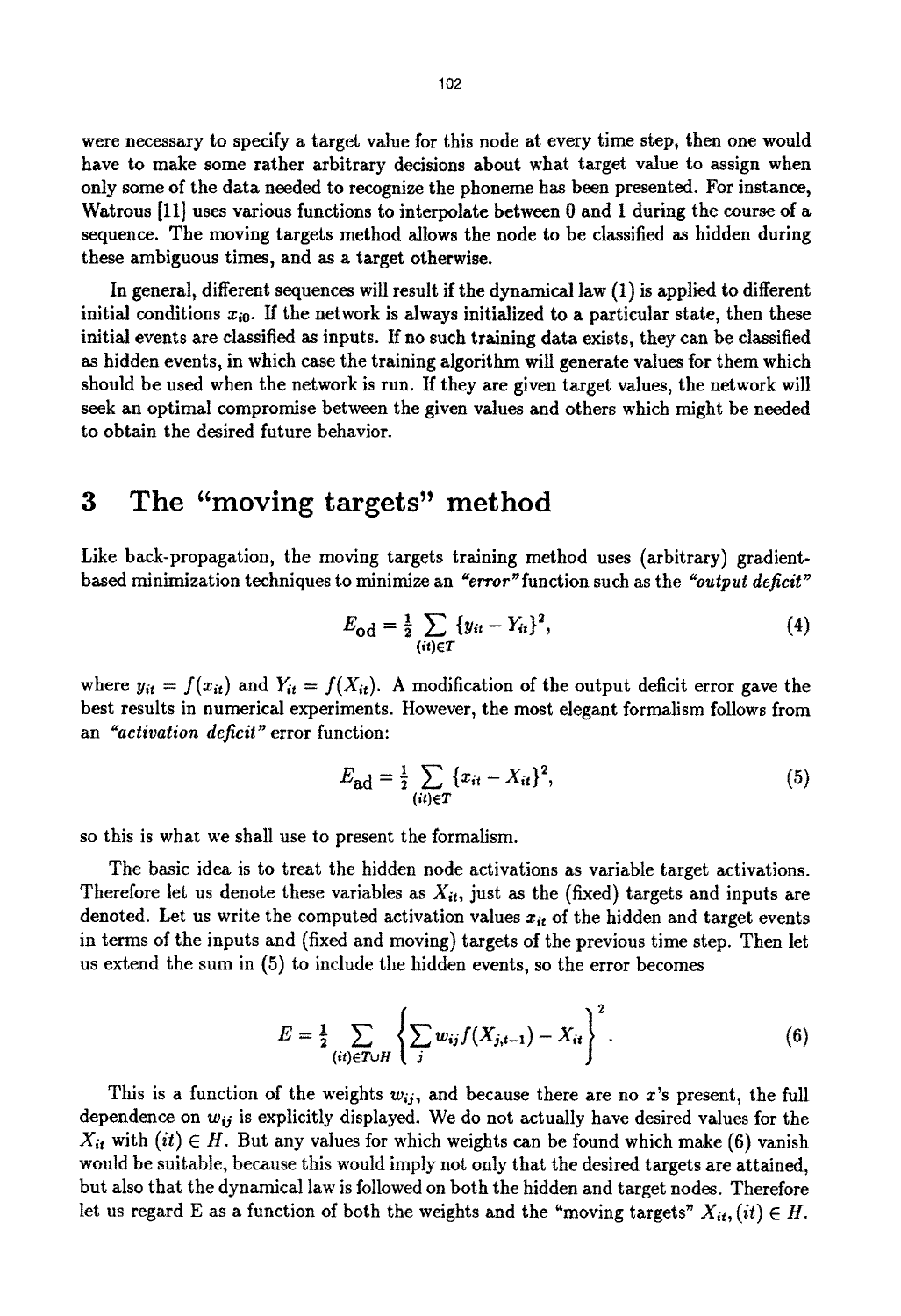This is the essence of the method. The derivatives with respect to all of the independent variables can be computed and plugged into a standard minimization algorithm.

The reason for preferring the activation deficit form of the error (5) to the output deficit form (4) is that the activation deficit form makes (6) purely quadratic in the weights. Therefore the equations for the minimum,

$$
dE/dw_{ij} = \partial E/\partial w_{ij} = 0, \qquad (7)
$$

form a linear system, the solution of which provides the optimal weights for any given set of moving targets. Therefore these equations might as well be used to define the weights as functions of the moving targets, thereby making the error (6) a *function of the moving targets alone.* 

At this point the hidden activations x and the weights w have undergone a kind of role reversal. In the usual formulation of back propagation, the error depends on the activations and the weights, but the weights are the only independent variables because the activations depend on the weights in a complicated way involving recursion. In the moving targets formulation, the error again depends on activations and weights, but the activations are the only independent variables because the weights depend on the activations in a relatively simple way involving a system of linear equations.

The derivation of the derivatives with respect to the moving targets is spelled out in ([14]). The result is:

$$
\frac{dE}{dX_{as}} = \sum_{i} \chi_{i,s+1} e_{i,s+1} w_{ia} f'_{as} - \chi_{as} e_{as}, \qquad (8)
$$

where

$$
\chi_{it} = \begin{cases} 1 & (it) \in T \cup H \\ 0 & (it) \notin T \cup H \end{cases} \tag{9}
$$

$$
e_{it} = \sum_{j} w_{ij} f(X_{j,t-1}) - X_{it}, \qquad (10)
$$

$$
f'_{it} = \frac{df(x)}{dx}\bigg|_{x=X_{it}},\tag{11}
$$

and

$$
w_{ij} = \sum_{k} \left( \sum_{i} \chi_{it} X_{it} Y_{k,t-1} \right) M_{kj}^{(i)-1}, \tag{12}
$$

by where  $M^{(a)-1}$  is the inverse of  $M^{(a)}$ , the correllation matrix of the node outputs defined

$$
M_{ij}^{(a)} = \sum_{t} \chi_{at} Y_{i,t-1} Y_{j,t-1}.
$$
 (13)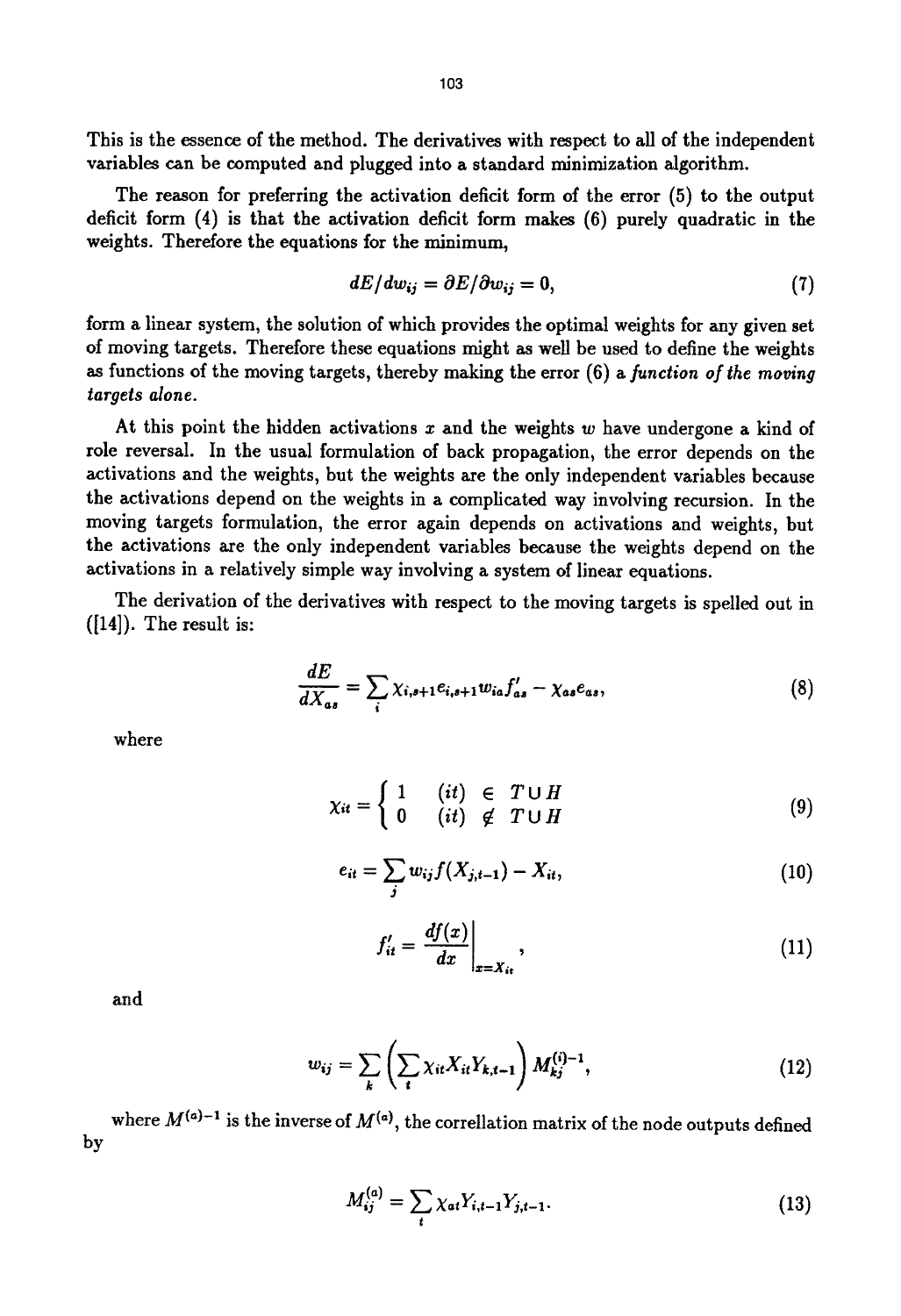In the event that any of the matrices  $M$  are singular, a pseudo-inversion method such as singular value decomposition [7] can be used to define a unique solution among the infinite number available.

The only subtlety in the derivation is the realization that because the weights are defined by (7), it is necessary only to calculate the partial derivative of the error with respect to the moving targets:

$$
\frac{dE}{dX_{as}} = \sum_{ij} \frac{\partial E}{\partial w_{ij}} \frac{dw_{ij}}{dX_{as}} + \frac{\partial E}{\partial X_{as}} \tag{14}
$$

$$
= \frac{\partial E}{\partial X_{as}}.\tag{15}
$$

Note also that (12) calls for a separate matrix inversion for each node. However if the set of input nodes remains fixed for all time, then all these matrices are equal.

The basic ideas used in the moving targets algorithm can be applied to feedforward networks to provide an alternative method to back-propagation. The hidden node activations for each training example become the moving target variables. The calculation involves a different matrix inversion problem for each layer of weights. The algorithm may be particularly suitable for for networks with many layers. Back-propagation has difficulty with these networks because the back-propagated errors diminish as each layer is traversed. The feed-forward version of moving targets also has the conceptual appeal of directly varying the internal representations. This makes it straightforward to initialize the internal representations using prior knowledge or preprocessing methods such as cluster analysis.

The moving targets method for feedforward nets is analogous to the method of Grossman, Meir, and Domany [2] for networks with discrete node values. Birmiwal, Sarwal, and Sinha [1] have developed an algorithm for feedforward networks which incorporates the use of hidden node values as fundamental variables and a linear system of equations for obtaining the weight matrix. Their algorithm differs from the feedforward version of moving targets mainly in the (innessential) use of a specific minimization algorithm which discards most of the gradient information except for the signs of the various derivatives. Heileman, Georgiopoulos, and Brown [3] also have an algorithm which bears some resemblance to the feedforward version of moving targets.

#### **4 Computational Results**

A set of numerical experiments performed with the activation deficit form of the algorithm 5 is reported in [14]. Some success was attained, but greater progress was made after changing to a quartic output deficit error function with temporal weighting of errors:

$$
E_{\text{quad}} = \frac{1}{4} \sum_{(ii) \in T} (1.0 + at) \{y_{it} - Y_{it}\}^4.
$$
 (16)

Here a is a small positive constant. The quartic function is dominated by the terms with the greatest error. This combats a tendency to fail on a few infrequently seen state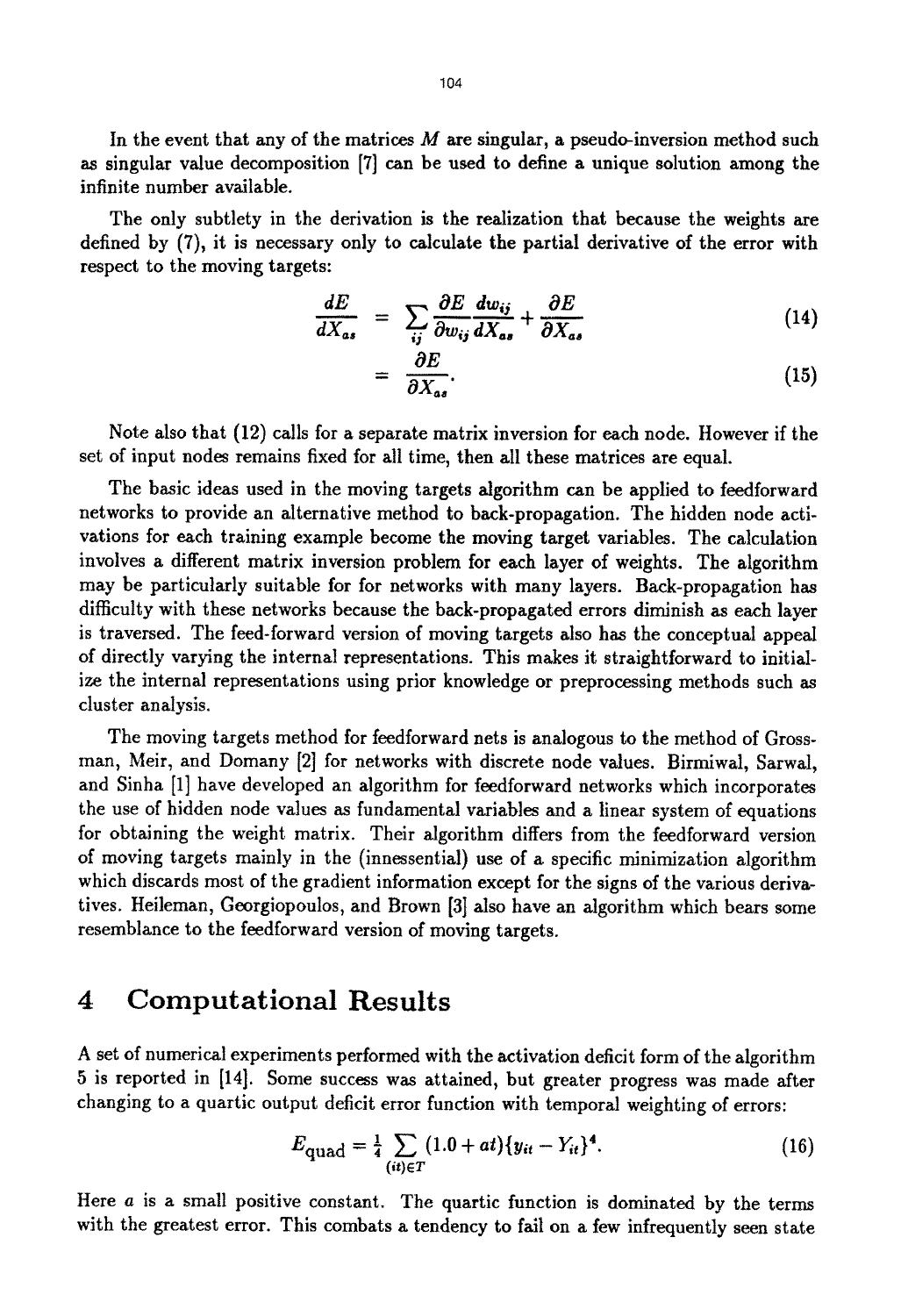

Figure 1. Switching between 4 limit cycles under input control. Time proceeds left to right. Node type (Input, Target, Hidden) indicated in left margin. Heavy connected line shows  $Y_{it}$ ; input

e f

values for input nodes, target values for target nodes, and moving target values for hidden nodes. On target and hidden nodes, heavy lines at midpoints of timesteps show discrepencies between (fixed or moving) target values, and values computed by the network from the desired state on the previous timestep. These discrepencies contribute to the error function. Trajectory of network state given the initial conditions only is shown by the light connected line. Training progresses from (a) to (e). Behaviour of trained network over extended time period shown in (f). Inputs regulate pulse width.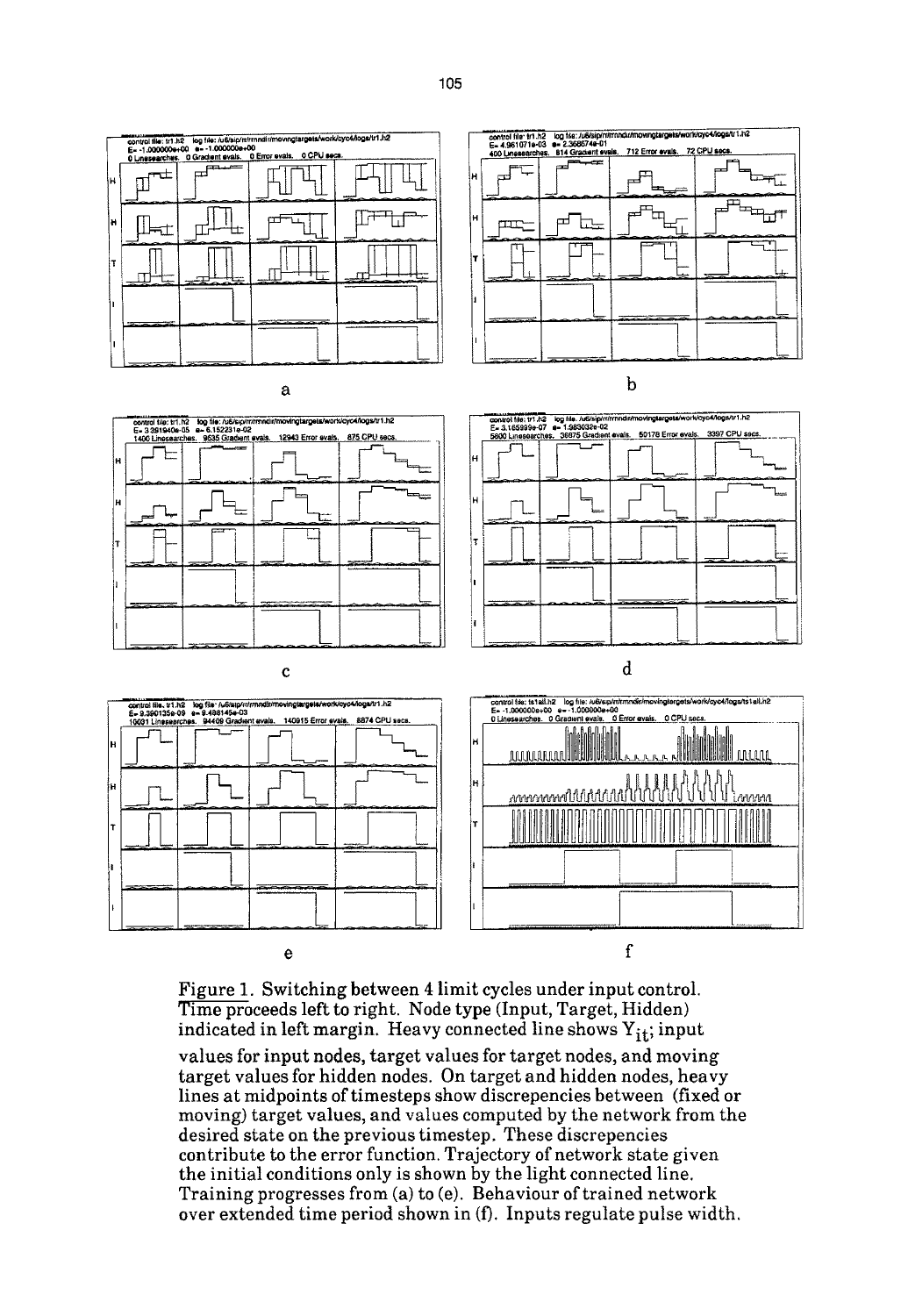



 $\mathbf{e}$ 

 $\mathbf f$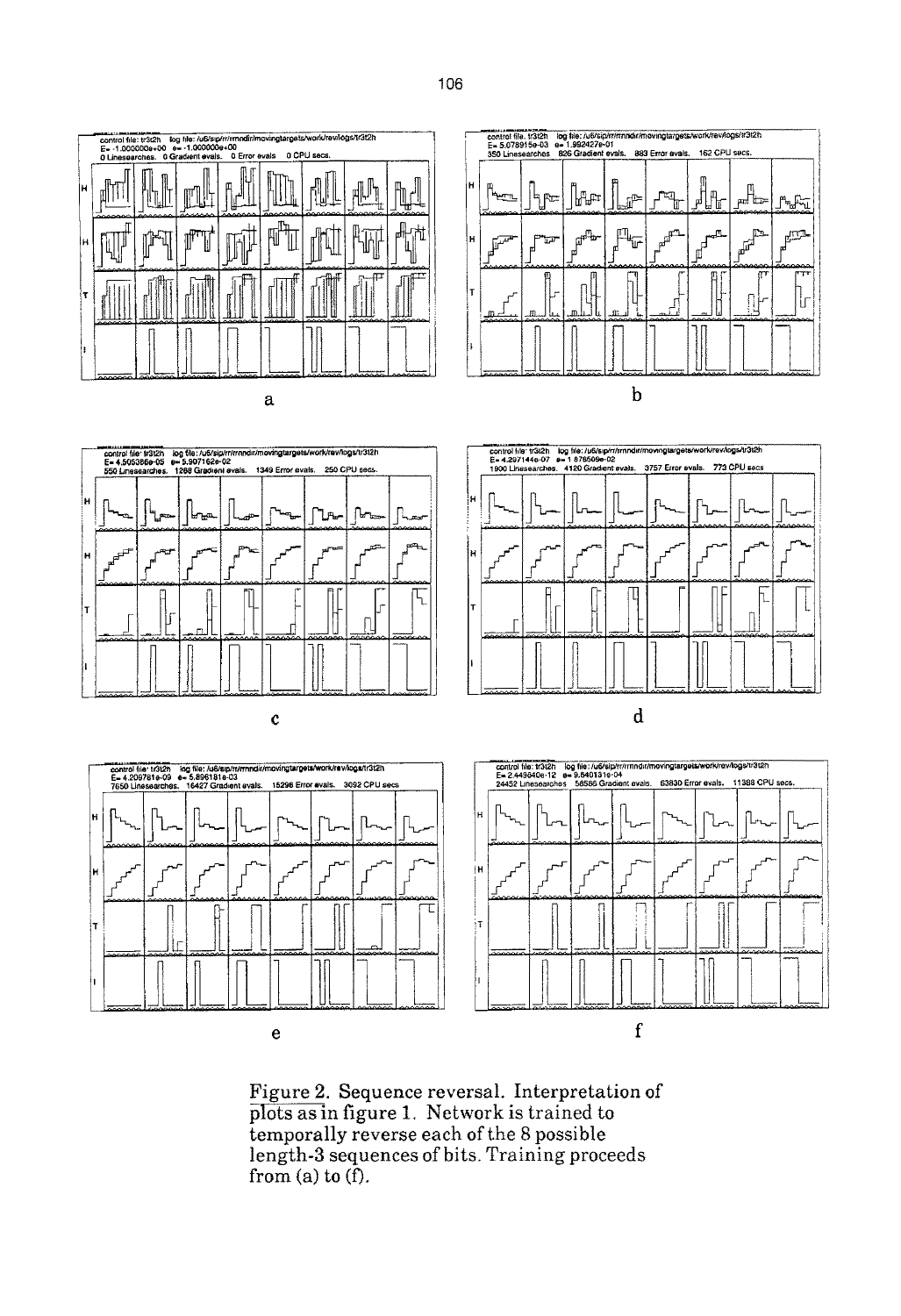

Figure3. Response to temporally distant stimulus. Interpretation of plots as in figure 1. Network learns to fire target node on second input pulse, even though first pulse is 100 time steps in the past. Training proceeds from (a) to  $(f).$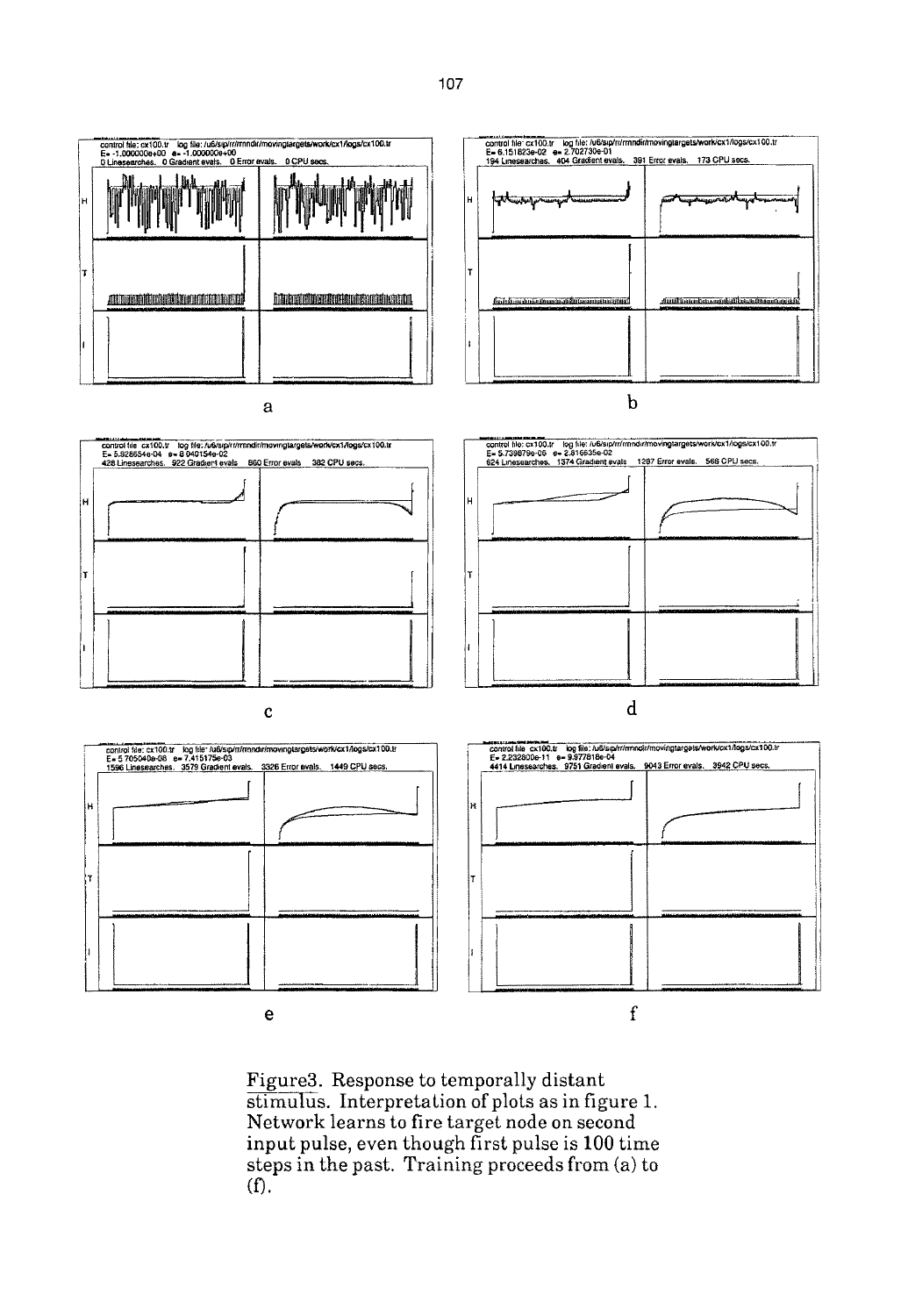transitions in order to gain unneeded accuracy on a large number of similar, low-error state transitions. Some kind of weighting on the training data might be a better solution. The temporal weighting encourages the algorithm to focus first on late-time errors, and then work back in time. This appears to help with occasional local minimum difficulities.

Further progress was made by altering the minimization algorithm. Originally the conjugate gradient algorithm [7] was used, with a linesearch algorithm from Fletcher [6]. The new algorithm might be called "curvature avoidance". The change in the gradient with each linesearch is used to update a moving average estimate of the absolute value of the diagonal components of the Hessian. The linesearch direction is taken to be the component-by-component quotient of the gradient with these curvature averages. Were it not for the absolute values, this would be an unusual way of estimating the conjugate gradient. The absolute values are used to discourage exploration of directions which show any hint of being highly curved. The philosophy is that by exploring low-curvature directions first, narrow canyons are entered only when necesary.

The performance of the new minimization algorithm on the activation deficit error function has not been tested.

The progress of training on three simple problems is illustrated in the figures. The problem in Figure 1 is to learn to 4 different limit cycles and switch between them in response to the binary number represented on the 2 input nodes. Specifically, the input controls the pulse width of a pulse generator. In Figure 2, a network learns to temporally reverse a 3-bit sequence presented on the input node. At time step 4, the 2 hidden nodes carry an encoding of which of the 8 possible sequences was present. The problem in figure 3 is to respond to the second of 2 input pulses separated by 100 time steps. This demonstrates that the network can learn to notice very distant temporal correllations in circumstances where this is necessary.

#### **5 Acknowledgements**

This work was supported by the UK Information Engineering Directorate/ Science and Engineering Research Council as part of the IED/SERC Large Scale Integrated Speech Technology Demonstrator Project (SERC grants D/29604, D/29611, D/29628, F/I0309, F/10316), in which Marconi Speech and Information Systems are the industrial partner. This work was also supported by ESPRIT Basic Research Action 3207 ACTS.

# **References**

- **[1] K. Birmiwal, P.** Sarwal, and S. Sinha, "A new Gradient-Free Learning Algorithm", Tech. report, Dept. of EE, Southern Illinois U., Carbondale, (1989).
- [2] T. Grossman, R. Meir, and E. Domany, "Learning by Choice of Internal Representations", Dept. of Electronics, Weizmann Institute of Science, Rehovot, Israel, (1988).